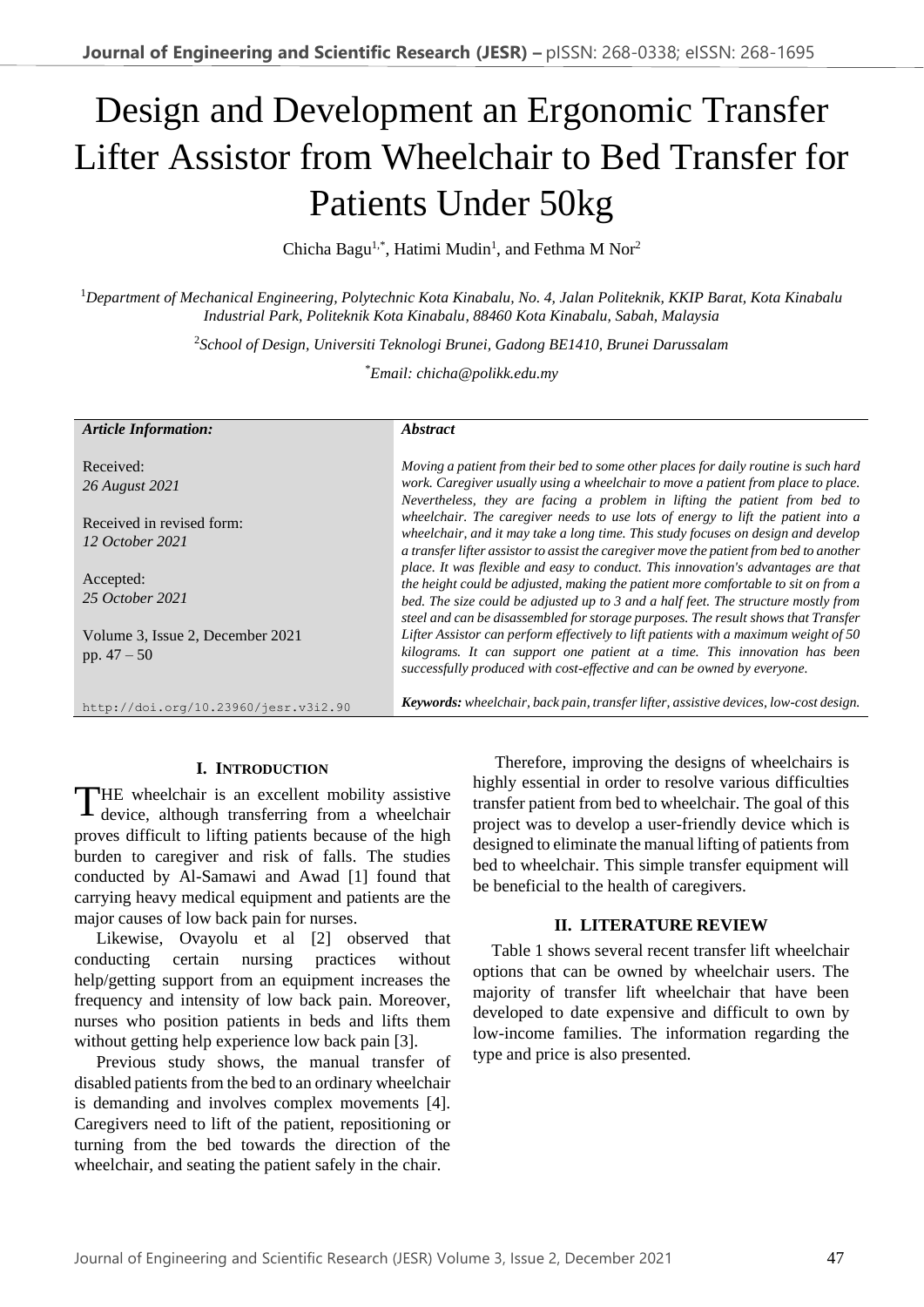

The design concept and their development are presented below.

## *A. Design and Development*

The concept design of the transfer lifter assistor is based on specification requirement from customer. Manufacturing costs are also taken into account so that the products produced can be owned by the lowincome group.

## *B. Idea Selection*

The idea selection of the transfer lifter assistor is based on specification requirement from customer. The developed prototype is developed as a test for research purposes. Three idea alternatives as shown in table 2 have been proposed, idea selection is made based on design, cost, safety ergonomic and disassemble impacts. All designs are proposed in a way to let the patient the patient does not need to be lifted from bed to chair or from chair to bed.

#### **Table 2**: Idea selection

| Criteria                           | 1st Idea                                                                                   | 2nd Idea                                                                       | 3rd Idea                                                                                                                                       |
|------------------------------------|--------------------------------------------------------------------------------------------|--------------------------------------------------------------------------------|------------------------------------------------------------------------------------------------------------------------------------------------|
| Sketch                             |                                                                                            |                                                                                |                                                                                                                                                |
| Safety                             | Using wheel<br>without lock.<br>Not placed<br>barriers that<br>can support the<br>head     | Using wheel<br>with lock.<br>Place barriers<br>that can<br>support the<br>head | Using wheel<br>with lock.<br>Place barriers<br>that can<br>support the<br>head                                                                 |
| Ergo-<br>nomic<br>Dis-<br>assembly | Height can be<br>adjusted All<br>connections<br>are welded and<br>cannot be<br>disassemble | Height can be<br>adjusted<br>Only the rear<br>barrier can be<br>disassembled.  | Height can be<br>adjusted. The<br>rear barrier easy<br>to put in $&$<br>disassembled.<br>Legs can be<br>disassembled<br>for storage<br>purpose |

## *C. Concept Development*

The transfer lifter assistor shown on figure 1 was design for safe assistance when transferring a patient, which is a heavy burden for caregivers. The transfer lifter assistor consists of three components: a seats front assist bar and back barrier.

The characteristics of the transfer lifter assistor include U-shape frame, allowing attachment to a bed or toilet, and detachable back barrier. With these features, patient can transfer from one place to another in sitting position.



**Figure 1.** Transfer Lifter Assistor

As shown in Figure 2 (a), the patient does not have to stand for moves from a bed or toilet seat to the transfer lifter assistor. The caregiver can assist patient move to the transfer lifter assistor simply by bending up and down from his/her waist. Therefore, caregivers do not need to lift the patient.

This innovation is more helpful to caregivers than ordinary wheelchair. As shown in Figure 2(b), when caregiver using ordinary wheelchair to assist patient to transfer from a bed or toilet seat, the caregiver often has back pain from lifting patient and assist patient to do pivot turning. Therefore, caregivers need to be more careful when helping patients stand up for avoid injury when transferring patients

## *D. Function and Operation Method*

Single caregiver was assuming will handle transfer lifter assistor to lift patient. The target for this product is a wheelchair user who is able to take a seated position. It helps the caregiver transfer a disabled person between a wheelchair and a bed or other places easily and safely without lifting. Instruction for using the transfer lifting assistor is shown in Figure 2(a). First, let the patient sit on bed. Then, adjusting the patient's position toward transfer lifter assistor. After that, let the patient's buttocks on the chair. Lastly, do the final posture adjustment. This completes the transfer form bed to the transfer lifter assistor. Transfer lifter assistor very easy to conduct and does not require high skills to handle it.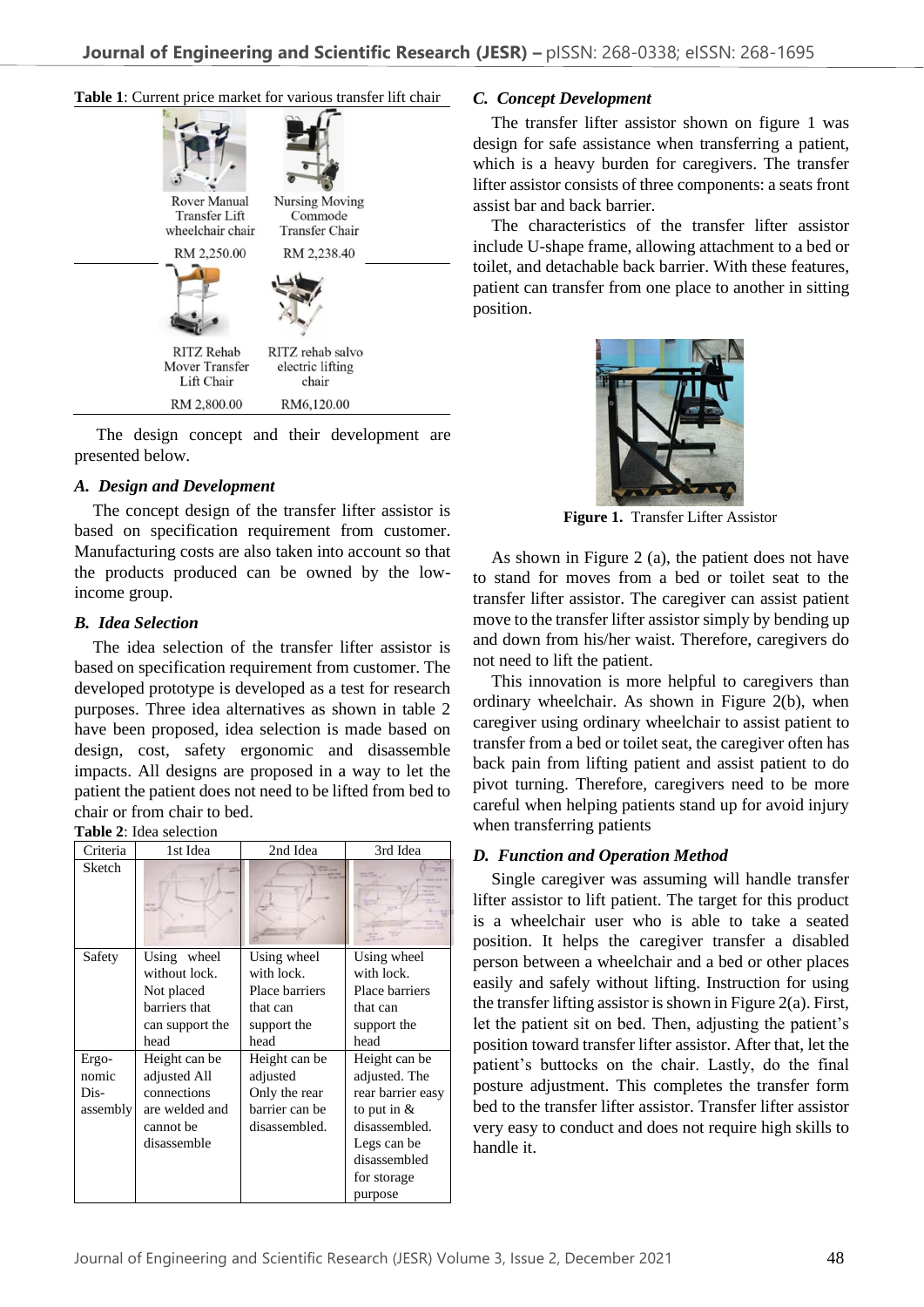

4. Pivot turning 5. Sitting down on the cair 6. Final ppsture (b) Assisting with ordinary wheelchair

**Figure 2**. Assisting transfer from bed to transfer lifter assistor or ordinary wheelchair [5].

Refers to Figure 2, ordinary wheelchair is demanding and involves complex movement to transfer patient. Patient handling task involved with an ordinary wheelchair can be classified into six steps: sitting on bed, mutual hugging, stand up, pivot turning, sitting down on the wheelchair and final posture adjustment.

While, handling task involved with a transfer lifter assistor can be classified four steps: Sitting on the bed, adjusting patient's position, sitting down on the transfer lifter assistor and final posture adjustment. Therefore, handling task may decrease time, complexity of transfer and decrease physical load during transfer.

#### *E. Time for Assistance*

Person that playing role of caregiver who had no medical history that could affect the assisting actions and had no experience with nursing care. While, person that playing role patient were assisted while relaxing his lower limbs. He was fully informed about the objective of the experiment.

### **III. RESULTS**

## *A. Patient transfer skill*

Burdof et all [6] estimated the impact of lifting device use on prevention of low back pain and musculoskeletal disorder injury claims observed that complete elimination of manually lifting patients would reduce the low back pain prevalence to 31.4% and musculoskeletal disorder injury claims from 4.3 per 100 work-years.

Lifting patient using transfer lifter assistor, completely eliminate the mutual hugging stands up and pivot turning which is which requires the caregiver to lift the patient. Therefore, it can be concluded here that this device would reduce back pain and musculoskeletal disorder injury claims.

#### *B. Time for assistance*

The average time necessary to assist transfer from bed to wheelchair was  $32 \pm 54$  second, and the average time to transfer from wheelchair to bed was  $26 \pm 37$ second. Others have studied that mean task times for transfer from a bed to a wheelchair were  $140.7\pm61.3$ seconds and mean task time for transfer from a wheelchair to a bed were 129.8±52.0 seconds using ordinary wheelchair [7]. Thus, the time was decreased by 77% while transferring patient from bed to wheelchair and 80% while transferring patient from wheelchair to bed transfer lifter assistor was used to transfer when transfer lifter assistor was used, compared to the case where the ordinary wheelchair use.

## *C. Cost*

Manufacturing cost and market price for this product very reasonable and affordable price. It can be it can be marketed at a price RM 600 which is 70% to 90 % compare to the current lifter. Therefore, this lifter can be owned by all wheelchair users regardless of cost.

## **IV. CONCLUSION**

Therefore, it can have concluded that the objective of this project has been achieved successfully. Transfer lifter assistor enables patients to be transferred from the sitting position directly to the frontal position. Indirectly, it is possible that the transfer lifter assistor method decreases workplace injuries and lower back pain which is benefits in healthcare workers. Besides that, it would encourage wide- range deployment to assist wheelchair users, especially in developing countries. To improve this transfer lifter assistor for better practical use, mechanical strength, stability, and design. The product is more practical if it can be used